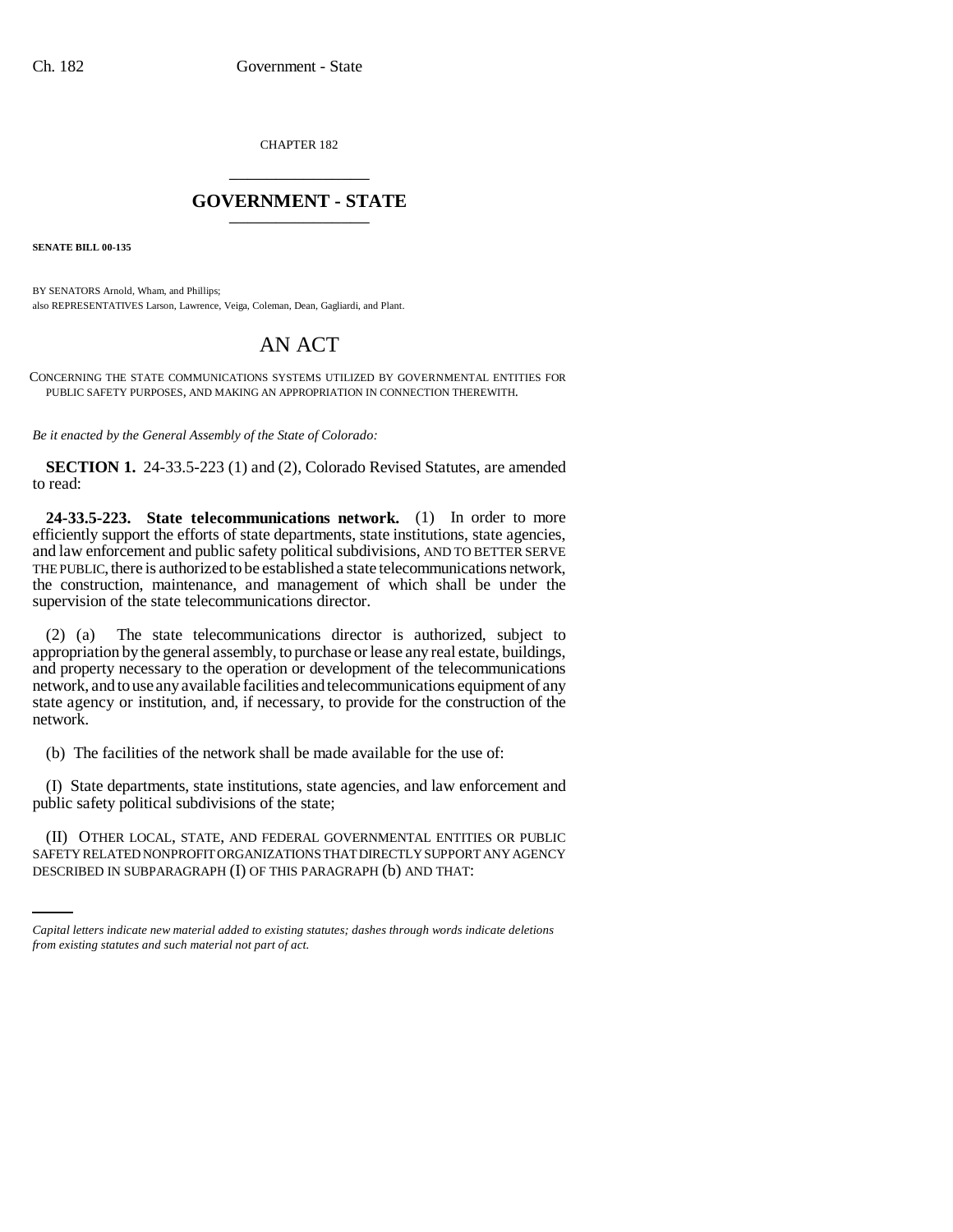(A) MAY BE REQUESTED TO SUPPORT THE PURPOSES EXPRESSED IN SECTION 24-30-901 (1) (c) AND (1) (e) AND AGGREGATE TELECOMMUNICATIONS SERVICE REQUIREMENTS OF ANY PUBLIC OFFICE DESCRIBED IN SECTION 24-32-3001 (1)(h); OR

(B) MAKE DONATIONS, GRANTS, BEQUESTS, AND OTHER CONTRIBUTIONS TO THE PUBLIC COMMUNICATIONS TRUST FUND PURSUANT TO SECTION 24-30-908.5 (2) (b).

(c) Nothing in this section shall be construed to allow the state telecommunications director to purchase or lease any real estate, buildings, and property necessary to the operation or development of a telecommunications network for other than state departments, state institutions, state agencies, and law enforcement and public safety political subdivisions, AND THE ENTITIES DESCRIBED IN SUBPARAGRAPH (II) OF PARAGRAPH (b) OF THIS SUBSECTION (2), nor to allow for the resale and sharing of services.

**SECTION 2.** 24-30-908.5 (2), Colorado Revised Statutes, is amended to read:

**24-30-908.5. Public safety communications trust fund - creation.** (2) (a) (I) The general assembly declares its intention to commit state moneys to the fund for the purposes set forth in this section. Except as otherwise provided in paragraph (b) of this subsection (2), the total amount of the principal in the fund shall not exceed fifty million dollars.

(II) ANY APPROPRIATION OF STATE MONEYS TO THE PUBLIC SAFETY COMMUNICATIONS TRUST FUND FOR ANY FISCAL YEAR FROM MONEYS IN THE CAPITAL CONSTRUCTION FUND CREATED IN SECTION 24-75-302 SHALL BE FURTHER APPROPRIATED FROM THE PUBLIC SAFETY COMMUNICATIONS TRUST FUND TO THE DEPARTMENT OF PERSONNEL FOR THE PURPOSES SET FORTH IN THIS SECTION. ANY MONEYS IN THE PUBLIC SAFETY COMMUNICATIONS TRUST FUND SO APPROPRIATED THAT WERE INITIALLY APPROPRIATED FROM MONEYS IN THE CAPITAL CONSTRUCTION FUND SHALL, IF ANY PROJECT FOR WHICH SUCH MONEYS ARE APPROPRIATED IS INITIATED WITHIN THE FISCAL YEAR, REMAIN AVAILABLE UNTIL COMPLETION OF THE PROJECT OR FOR A PERIOD OF THREE YEARS, WHICHEVER COMES FIRST, AT WHICH TIME THE UNEXPENDED AND UNENCUMBERED BALANCES OF SUCH APPROPRIATION SHALL REVERT TO THE PUBLIC SAFETY COMMUNICATIONS TRUST FUND.

(b) In addition to any appropriations made as a result of paragraph (a) of this subsection (2), the department of personnel may solicit and accept donations, grants, bequests, and other contributions to the fund from local, state, and federal entities AND FROM PUBLIC SAFETY RELATED NONPROFIT ORGANIZATIONS THAT DIRECTLY SUPPORT STATE DEPARTMENTS, STATE INSTITUTIONS, STATE AGENCIES, AND LAW ENFORCEMENT AND PUBLIC SAFETY POLITICAL SUBDIVISIONS OF THE STATE. Such contributions shall be transmitted to the state treasurer, who shall credit the contributions to the fund.

**SECTION 3.** Part XI (3) and the affected totals of section 3 of chapter 364, Session Laws of Colorado 1999, are amended to read:

Section 3. **Capital construction appropriation.**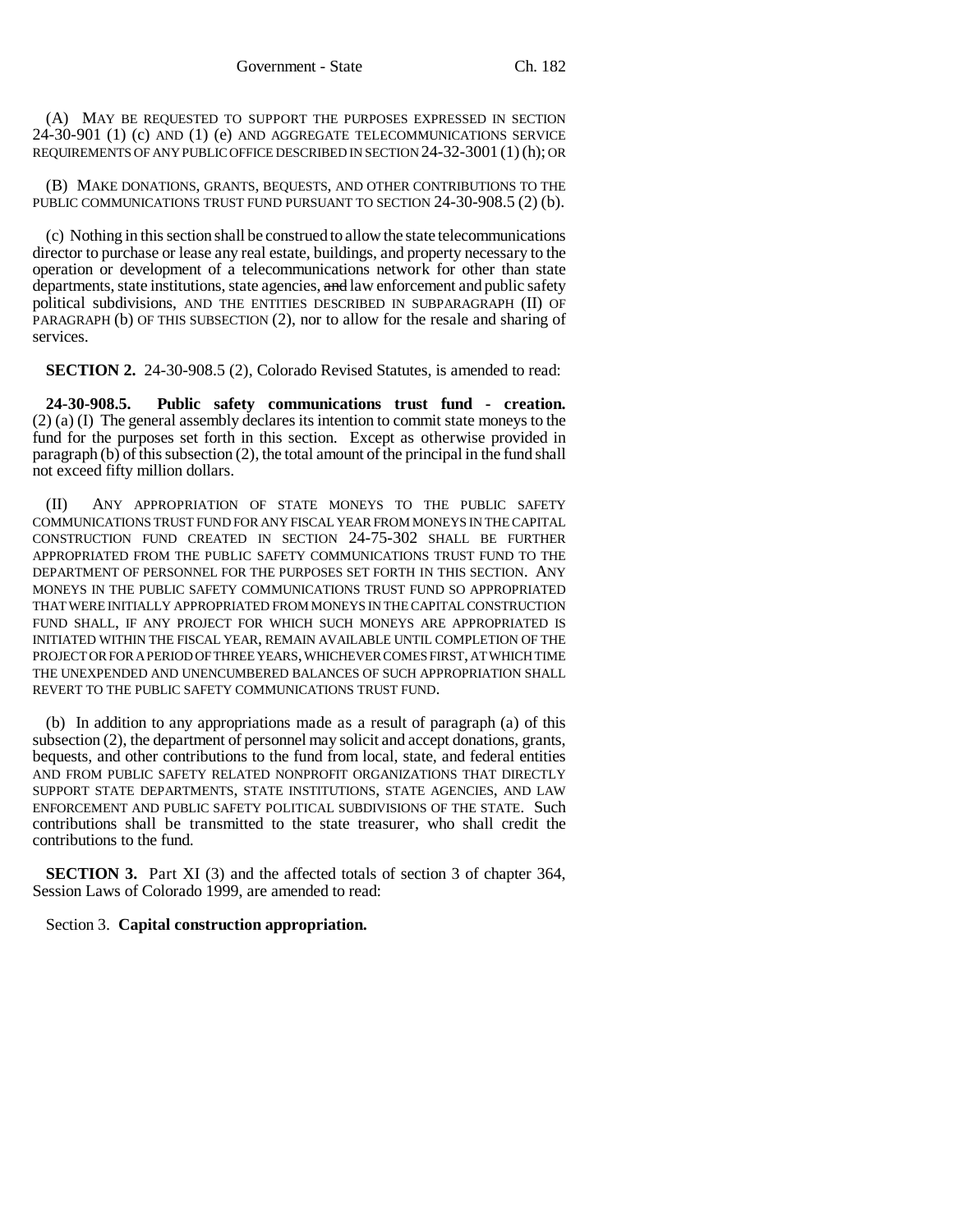|                                              |                 |              | APPROPRIATION FROM                    |                                                      |              |                   |                |
|----------------------------------------------|-----------------|--------------|---------------------------------------|------------------------------------------------------|--------------|-------------------|----------------|
|                                              |                 |              | <b>CAPITAL</b><br><b>CONSTRUCTION</b> | <b>CAPITAL</b><br><b>CONSTRUCTION</b><br><b>FUND</b> |              | <b>CASH</b>       |                |
|                                              | ITEM &          |              |                                       |                                                      | <b>CASH</b>  | <b>FUNDS</b>      | <b>FEDERAL</b> |
|                                              | <b>SUBTOTAL</b> | <b>TOTAL</b> | <b>FUND</b>                           | <b>EXEMPT</b>                                        | <b>FUNDS</b> | <b>EXEMPT</b>     | <b>FUNDS</b>   |
|                                              | \$              | \$           | \$                                    | \$                                                   | \$           | \$                | \$             |
|                                              |                 |              | PART XI                               |                                                      |              |                   |                |
|                                              |                 |              | DEPARTMENT OF PERSONNEL               |                                                      |              |                   |                |
| (3) CAPITAL CONSTRUCTION PROJECTS            |                 |              |                                       |                                                      |              |                   |                |
| PUBLIC SAFETY<br><b>COMMUNICATIONS TRUST</b> |                 |              |                                       |                                                      |              |                   |                |
| <b>FUND</b>                                  | 14,675,099      |              |                                       | 14,675,099                                           |              |                   |                |
| Digital Trunked Radio                        |                 |              |                                       |                                                      |              |                   |                |
| System, Phase 2                              | 13,900,000      |              |                                       | 13,900,000                                           |              |                   |                |
| Statewide Multi-Use Network                  |                 |              |                                       |                                                      |              | $13,900,000(T)^a$ |                |
| Implementation, Phase 1 of 3                 | 4,050,000       |              |                                       | 4,050,000                                            |              |                   |                |
|                                              |                 | 17,950,000   |                                       |                                                      |              |                   |                |
|                                              |                 | 32,625,099   |                                       |                                                      |              |                   |                |
|                                              |                 |              |                                       |                                                      |              |                   |                |

<sup>a</sup> This amount shall be from the Public Safety Communications Trust Fund.

## **TOTALS PART XI**

| (PERSONNEL) | \$27,436,093 | \$25,793,093 | $$1,643,000$ <sup>a</sup> |
|-------------|--------------|--------------|---------------------------|
|             | \$42,111,192 | \$26,568,192 | $$15.543.000^a$           |

Ch. 182 Government - State